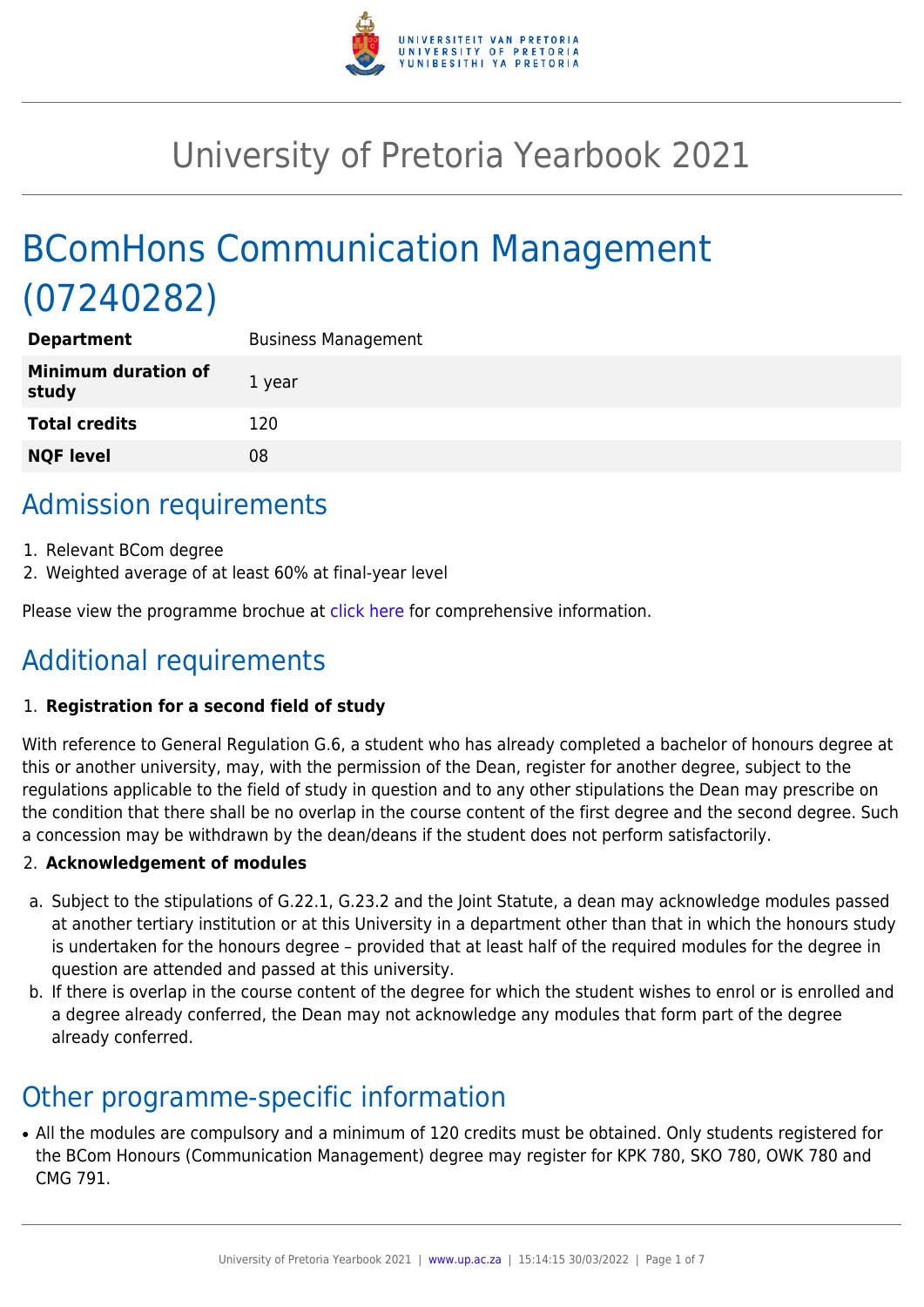

- A semester mark of 40% is required to be admitted to the examination.
- The semester mark will be compiled from a variety of individual assignments and group projects presented in a hybrid model.
- Final examinations will take place during May/June and October/November annually.
- A final mark of 50% is required to pass a module.
- There are no supplementary examinations for any of the modules.
- A maximum of two (2) years will be allowed for the completion of the honours degree.

# Examinations and pass requirements

In calculating marks, General Regulation G12.2 applies.

Subject to the provisions of General Regulation G.26, a head of department determines, in consultation with the Dean

- when the honours examinations in his/her department will take place, provided that:
- i. honours examinations which do not take place before the end of the academic year must take place no later than 18 January of the following year, and all examination results must be submitted to Student Administration by 25 January; and
- ii. honours examinations which do not take place before the end of the first semester may take place no later than 15 July, and all examination results must be submitted to Student Administration on or before 18 July.
- whether a candidate will be admitted to a supplementary examination, provided that a supplementary examination is granted, only once in a maximum of two prescribed semester modules or once in one year module;
- supplementary examinations (if granted) cover the same subject matter as was the case for the examinations;
- NB: For the purpose of this provision, the phrase "not sit for an examination more than twice in the same subject" as it appears in General Regulation G.18.2, implies that a candidate may not be admitted to an examination in a module, including a supplementary examination, more than three times.
- the manner in which research reports are prepared and examined in his/her department.

**NB**: Full details are published in each department's postgraduate information brochure, which is available from the relevant head of department. The minimum pass mark for a research report is 50%. The provisions regarding pass requirements for dissertations contained in General Regulation G.12.2 apply mutatis mutandis to research reports.

Subject to the provisions of General Regulation G.12.2.1.3, the subminimum required in subdivisions of modules is published in the study guides, which is available from the relevant head of department.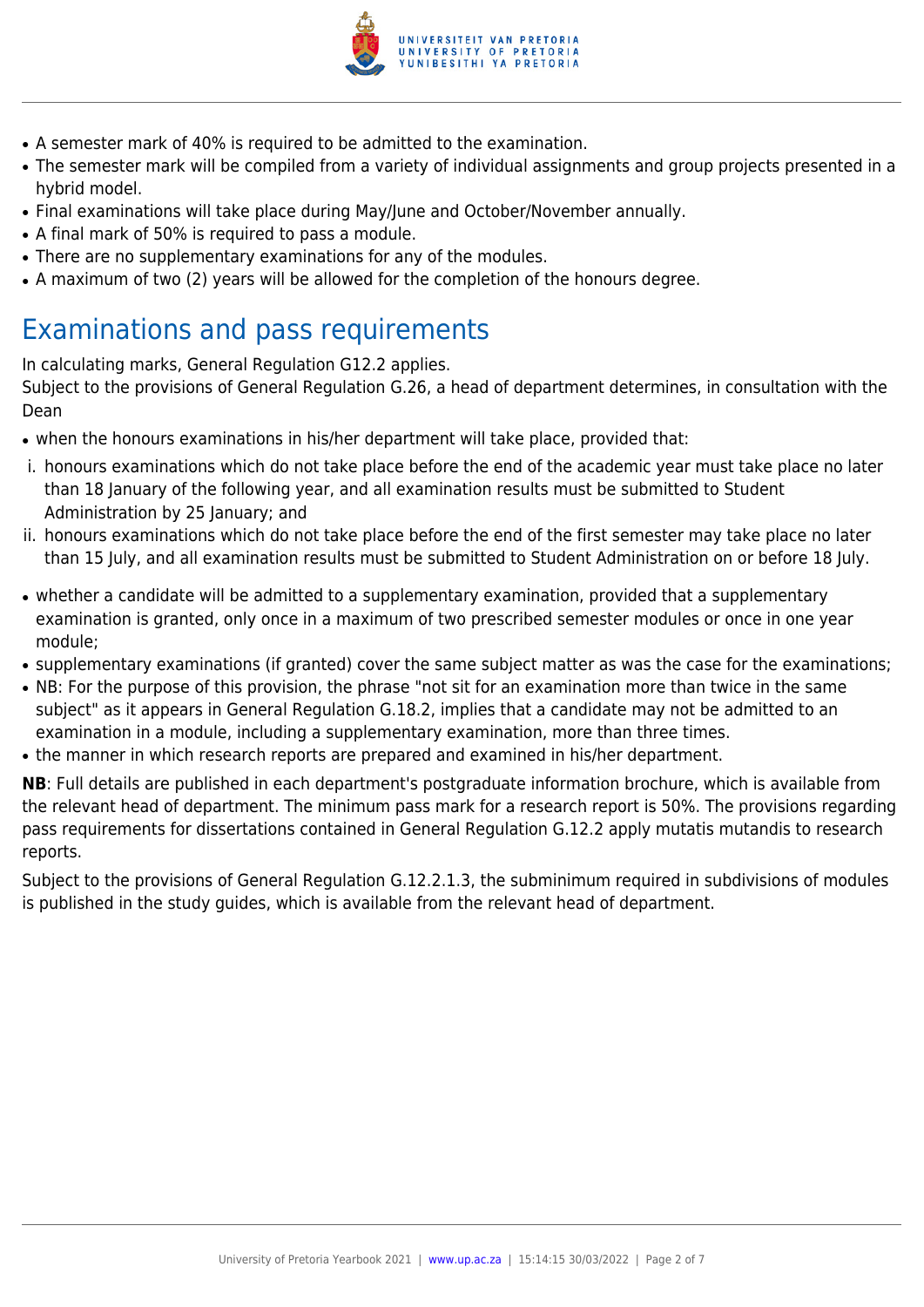

# Curriculum: Final year

**Minimum credits: 120**

## **Core modules**

### **Integrated communication project 791 (CMG 791)**

| <b>Module credits</b>         | 20.00                               |
|-------------------------------|-------------------------------------|
| <b>NQF Level</b>              | 08                                  |
| <b>Prerequisites</b>          | No prerequisites.                   |
| <b>Language of tuition</b>    | Module is presented in English      |
| <b>Department</b>             | Divsion of Communication Management |
| <b>Period of presentation</b> | Semester 2                          |
|                               |                                     |

#### **Module content**

The purpose of this module is to develop a corporate communication strategy for a real client.

Study themes:

- The building blocks of a corporate communication strategy and plan;
- Entrepreneurship development for starting a consulting firm;
- Specifics skills to be refined include project management, team communication, conflict management, creativity, writing and content creation for all media and platforms, as well as business presentation skills.

The purpose of this module is to guide students through the process of developing a corporate communication strategy which will be presented to a panel of lecturers and representatives of the client.

### **Corporate communication 780 (KPK 780)**

| <b>Module credits</b>         | 20.00                                             |
|-------------------------------|---------------------------------------------------|
| <b>NQF Level</b>              | 08                                                |
| <b>Prerequisites</b>          | Only for BComHons: Communication students         |
| <b>Contact time</b>           | 1 lecture per week, 6 discussion classes per week |
| <b>Language of tuition</b>    | Module is presented in English                    |
| <b>Department</b>             | <b>Business Management</b>                        |
| <b>Period of presentation</b> | Semester 1                                        |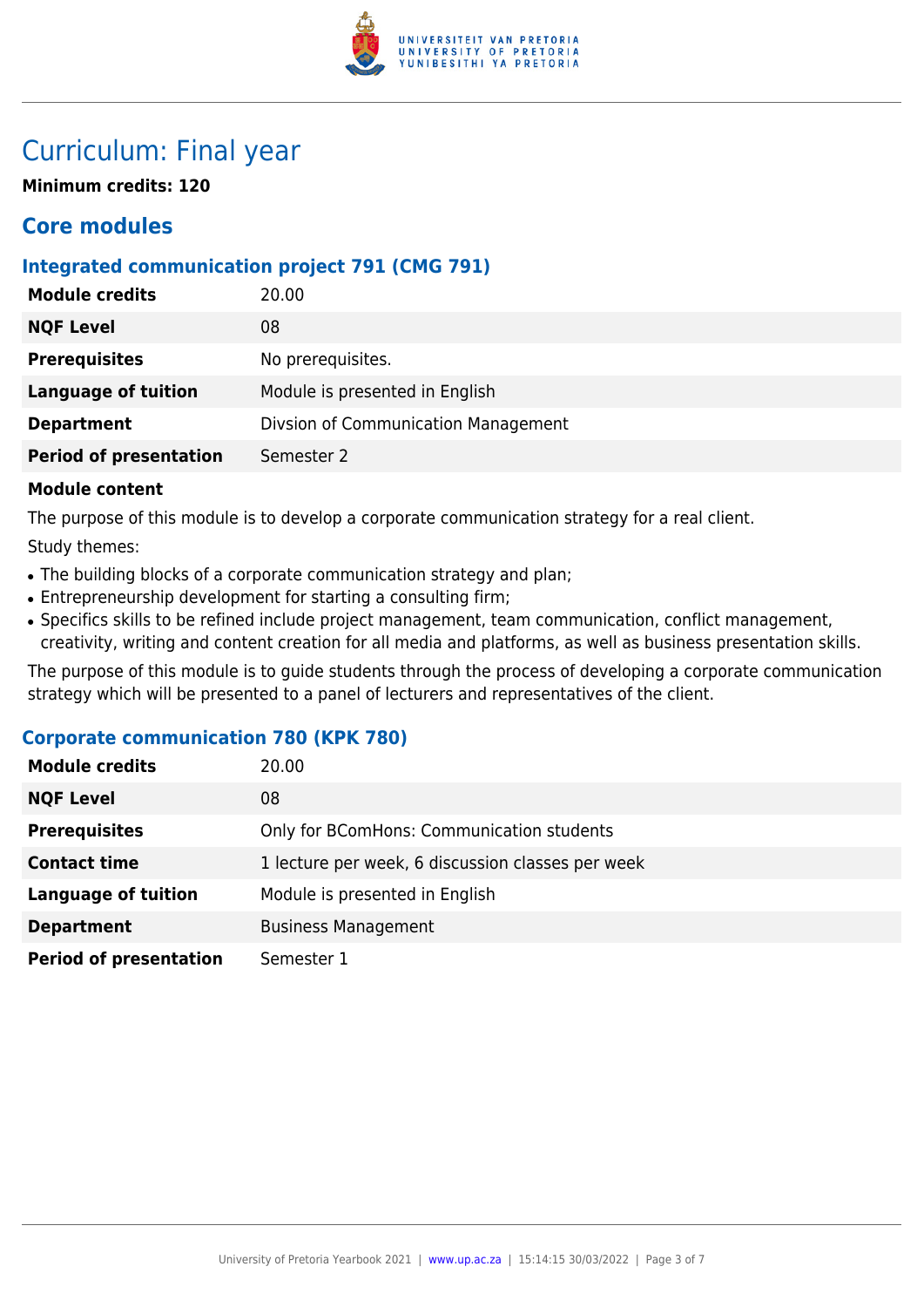

#### **Module content**

The purpose of this module is to introduce students to the scope and theoretical foundations of the field of corporate communication.

Study themes:

- Introduction to the field of communication management;
- Specialisation fields, different sectors and the corporate vs. consulting contexts of communication management;
- Key requirements for excellence in communication management;
- The place of professional associations and ethics in communication management;
- Contemporary issues like the research contributions of global, regional and national professional and research associations.

The purpose of this module is to introduce students to the field of communication management, to differentiate between contexts, sectors and specialisation fields. The pursuit of communication excellence forms the foundation of all efforts and requires and understanding of key organisational requirements. The contribution of professional associations (global, regional and national), as well as the place of professional ethics are also investigated.

### **Research report 790 (OBS 790)**

| <b>Module credits</b>         | 40.00                          |
|-------------------------------|--------------------------------|
| <b>NQF Level</b>              | 08                             |
| <b>Prerequisites</b>          | No prerequisites.              |
| <b>Contact time</b>           | 1 lecture per week S1, ad hoc  |
| <b>Language of tuition</b>    | Module is presented in English |
| <b>Department</b>             | <b>Business Management</b>     |
| <b>Period of presentation</b> | Year                           |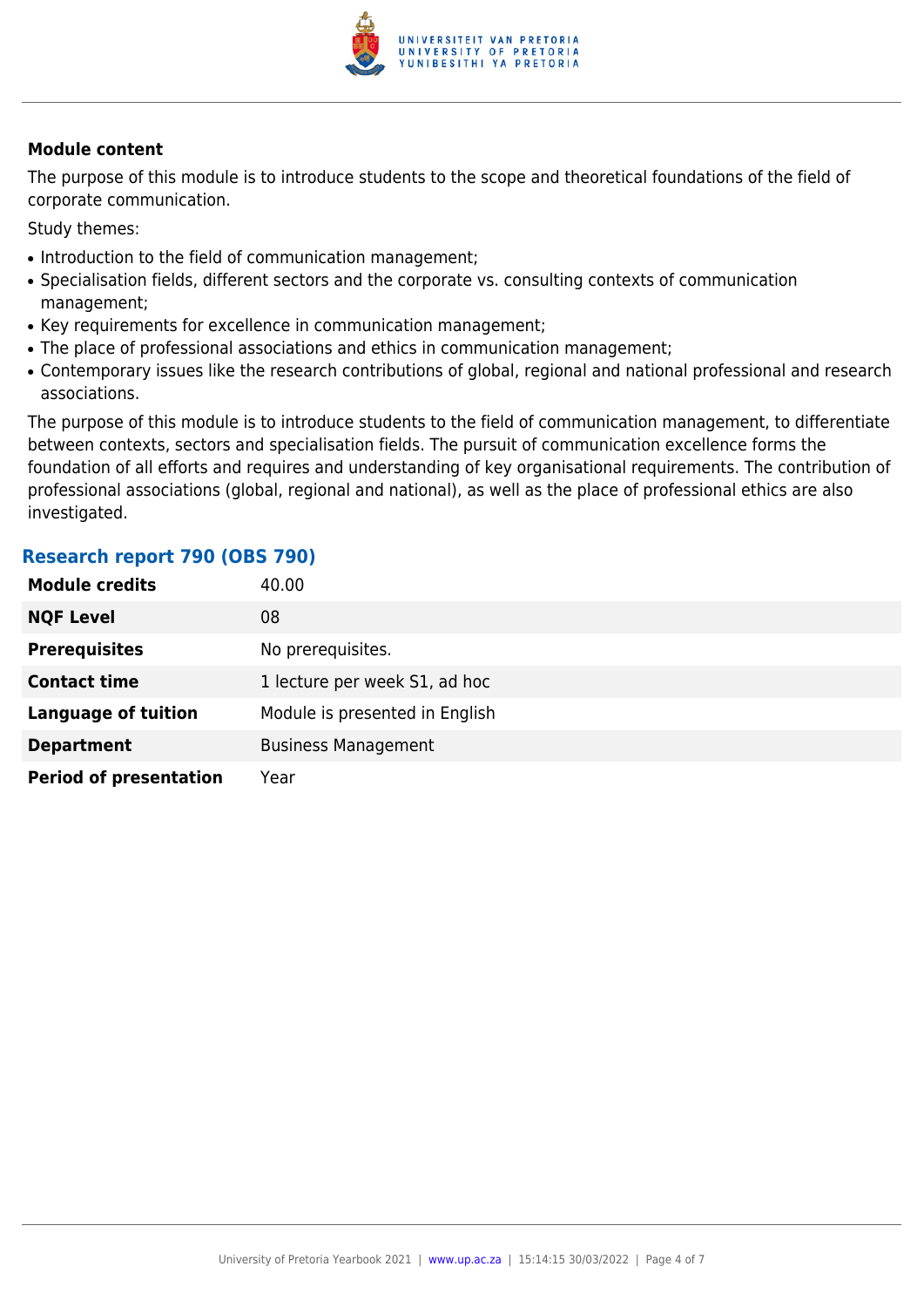

#### **Module content**

The purpose of this module is to introduce students to the nature and the role of research in a business enterprise so that they will be able to conduct and utilise research. Study themes:

- The role of research in an enterprise:
- Conceptualisation and the scientific thinking process;
- The research process;
- Research planning and design;
- Data gathering and analysis; and
- Reporting of research results.

The purpose of this module is to guide students through the process of planning a small-scale academic research study in the field of Business Management, collecting and analysing empirical data, and presenting the findings of the study in the form of a research article. Students will be guided to develop a research proposal for the research study during the first semester. During the second semester, students will be guided to collect and analyse the required data and to write a research article. Students will only be allowed to continue with the execution of their research projects (i.e., with the collection and analysis of data and the writing of a research article) during the second semester, if they have obtained a progress mark of at least 50% and passed the final research proposal at the end of the first semester with a sub-minimum mark of 50%

1 lecture per week during the first semester and ad hoc workshops during the second semester

#### **Development communication 780 (OWK 780)**

| <b>Module credits</b>         | 20.00                                     |
|-------------------------------|-------------------------------------------|
| <b>NQF Level</b>              | 08                                        |
| <b>Prerequisites</b>          | Only for BComHons: Communication students |
| <b>Contact time</b>           | 1 lecture per week                        |
| <b>Language of tuition</b>    | Module is presented in English            |
| <b>Department</b>             | <b>Business Management</b>                |
| <b>Period of presentation</b> | Semester 2                                |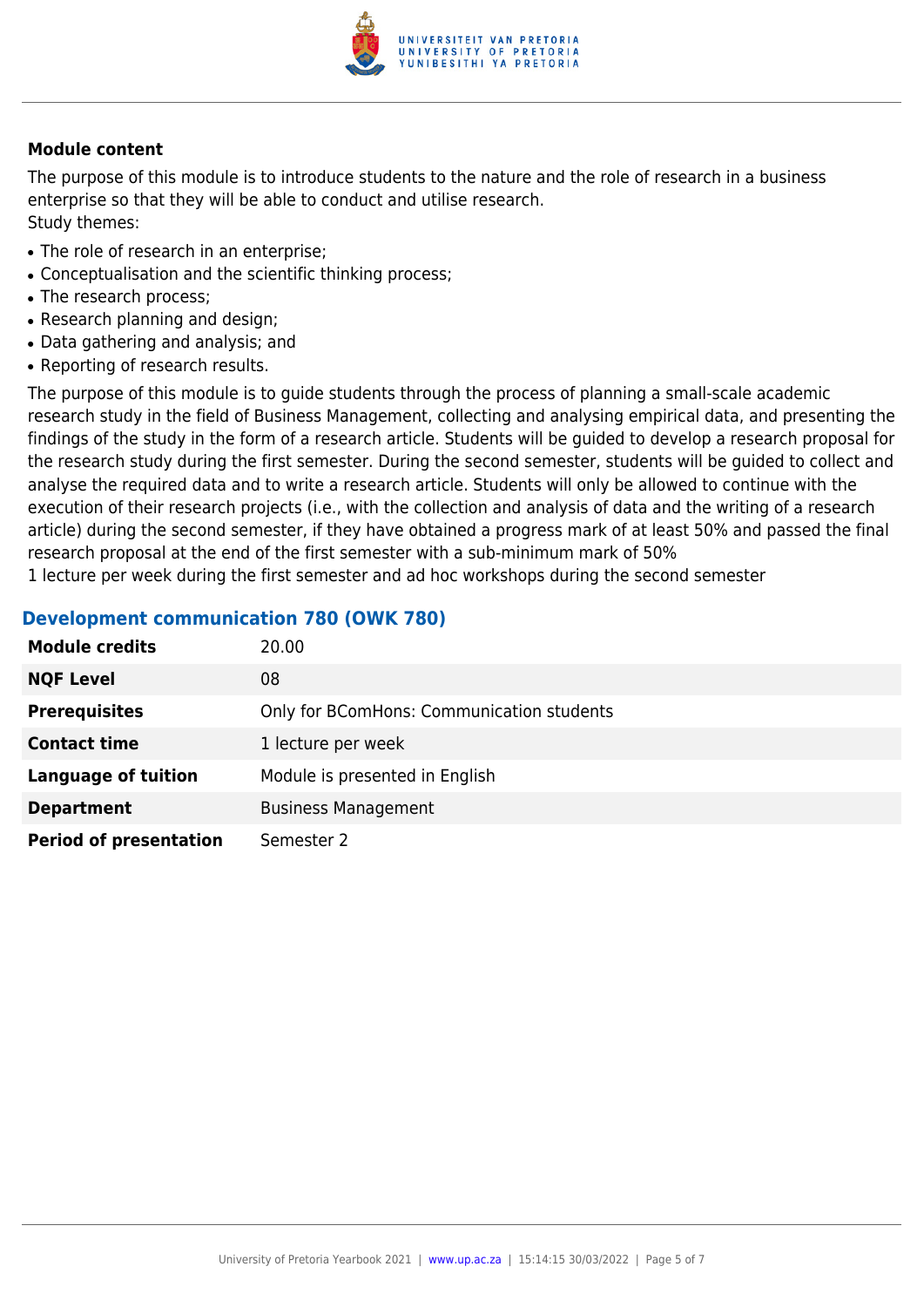

#### **Module content**

The purpose of this module is to introduce students to the field of development communication Study themes:

- The building blocks of a development communication;
- The nature and different approaches to corporate social responsibility;
- Different role players in the development arena.

Contemporary issues like the UN's sustainability development goals (SDG's);

The purpose of this module is to investigate global, regional and local issues in development communication and emphasises corporate social responsibility (CSR) as an avenue to address these issues. The roles of the private and public sectors, as well as non-governmental organisations in society will be evaluated. Different stages and models of CSR will be discussed to see how corporations can strategically plan their CSR programmes to contribute to the achievement of development and business goals.

### **Strategic communication management 780 (SKO 780)**

| <b>Module credits</b>         | 20.00                                                |
|-------------------------------|------------------------------------------------------|
| <b>NQF Level</b>              | 08                                                   |
| <b>Prerequisites</b>          | No prerequisites.                                    |
| <b>Contact time</b>           | 1 lecture per week, 1 other contact session per week |
| <b>Language of tuition</b>    | Module is presented in English                       |
| <b>Department</b>             | <b>Business Management</b>                           |
| <b>Period of presentation</b> | Semester 1                                           |

#### **Module content**

The purpose of this module is to introduce students to the value creation role of communication for organisations

Study themes:

- The different roles (technical, managerial and strategic) of the communication specialist;
- Different vantage points (micro, meso and macro levels) regarding communication within and on behalf of an organisation;
- Corporate reputation;
- Crisis management;
- Organisational communication;
- Contemporary issues like communication in digital environments, diversity, transformation and leadership.

The purpose of this module is to explore how communication specialist function in different roles and thus contribute to the overall success of the organisation. Knowledge of key issues such as reputation, crisis management, organisational communication, the digital environment, diversity, transformation and leadership are pivotal for communication specialists who aspire to function at a managerial level.